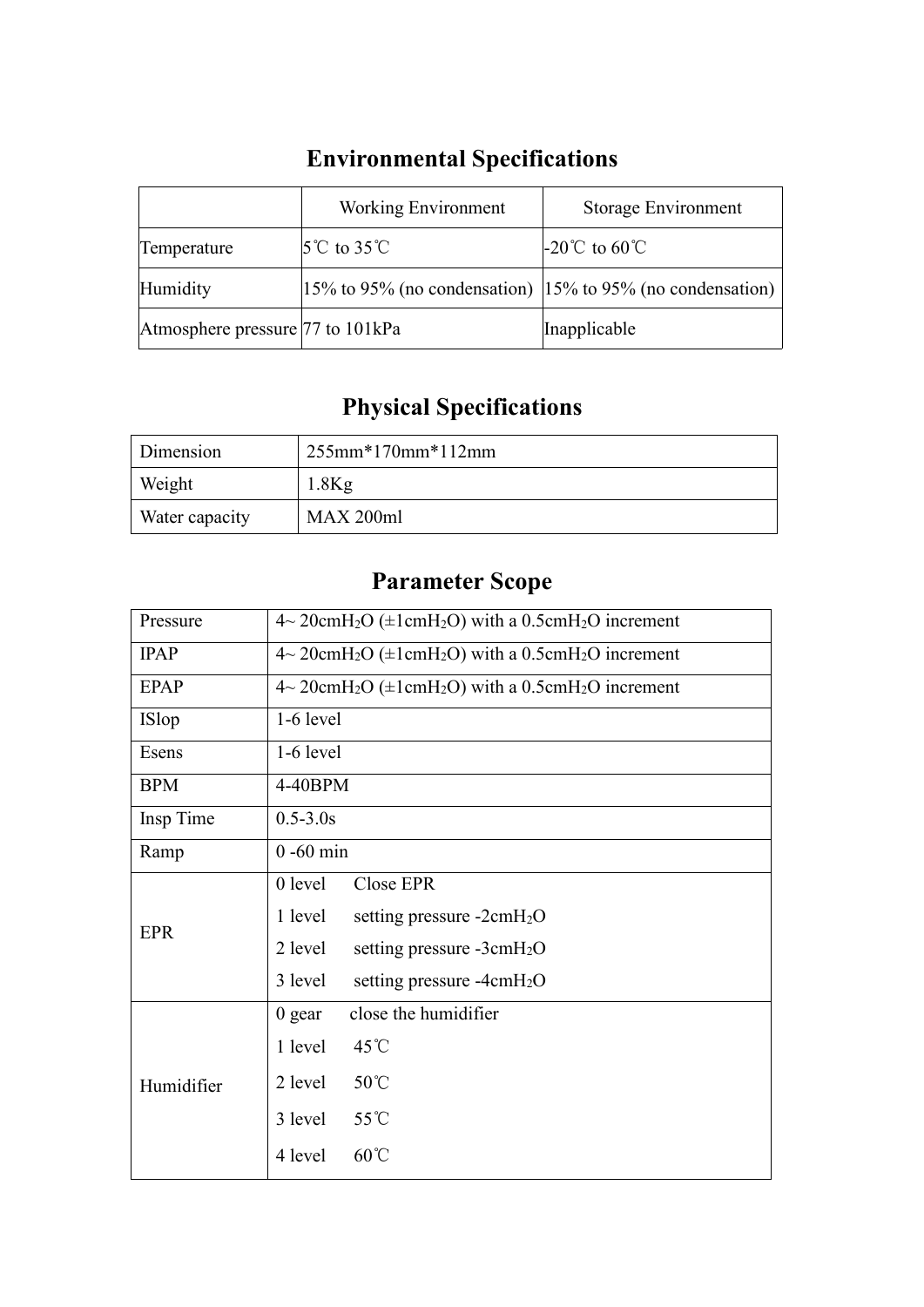|             | $65^{\circ}$ C<br>5 level                                             |
|-------------|-----------------------------------------------------------------------|
| System time | 24-hour                                                               |
| Backlight   | 30 seconds, 60 seconds, 90 seconds, 120 seconds, 150 seconds, 240 sec |
|             | onds, 330 seconds, 420 seconds, 510 seconds, 600 seconds              |

### **Electrical Specifications**

|                               | Model: DSS-240250 60VA                                     |
|-------------------------------|------------------------------------------------------------|
| Power adapter                 | Input: 100-240V,50-60Hz                                    |
|                               | Output: +24V,2.5A                                          |
| Type of protection            | Class II Equipment                                         |
| <b>Against Electric Shock</b> |                                                            |
| Degree of protection          | Type BF applied part                                       |
| <b>Against Electric Shock</b> |                                                            |
| Degree of protection          | IPX1                                                       |
| Against Ingress of Water      |                                                            |
| Noise level                   | $\leq$ 30dB, when the device is working at the pressure of |
|                               | 10cmH <sub>2</sub> O                                       |

#### **Humidifier**

Do the test according to YY 0786-2010 standard or equivalent methods.

| Output air flow temperature:               | $<$ 40 $\degree$ C                                          |
|--------------------------------------------|-------------------------------------------------------------|
| Humidity scope:                            | $10-40$ mg/L                                                |
| Pressure drop caused by humidifier:        | $\leq 0.5$ cmH <sub>2</sub> O (with the flow rate of 60LPM) |
| Leaking under maximum working<br>pressure: | $\leq$ 25mL/min (Together with the tubing)                  |
| Adaptability:                              | $\leq$ 20mL/kPa(Together with the tubing)                   |
| Preheating time:                           | 30 minutes                                                  |

#### **Pressure Accuracy**

According to the maximum dynamic pressure changes of ISO 17510-2007 standard.

| Pressure (cmH <sub>2</sub> O) | <b>10 BPM</b> | <b>15 BPM</b> | <b>20 BPM</b> |
|-------------------------------|---------------|---------------|---------------|
|                               | 0.21          | 0.5           | 0.71          |
|                               | 0.3           | 0.54          | 0.75          |
|                               | 0.39          | 0.58          | 0.85          |
| $10^{-7}$                     | 0.40          | 0.65          | 0.87          |
| 20                            | 0.40          | 0.70          | 0.97          |
| 25                            | 0.53          | 0.78          | 1.09          |